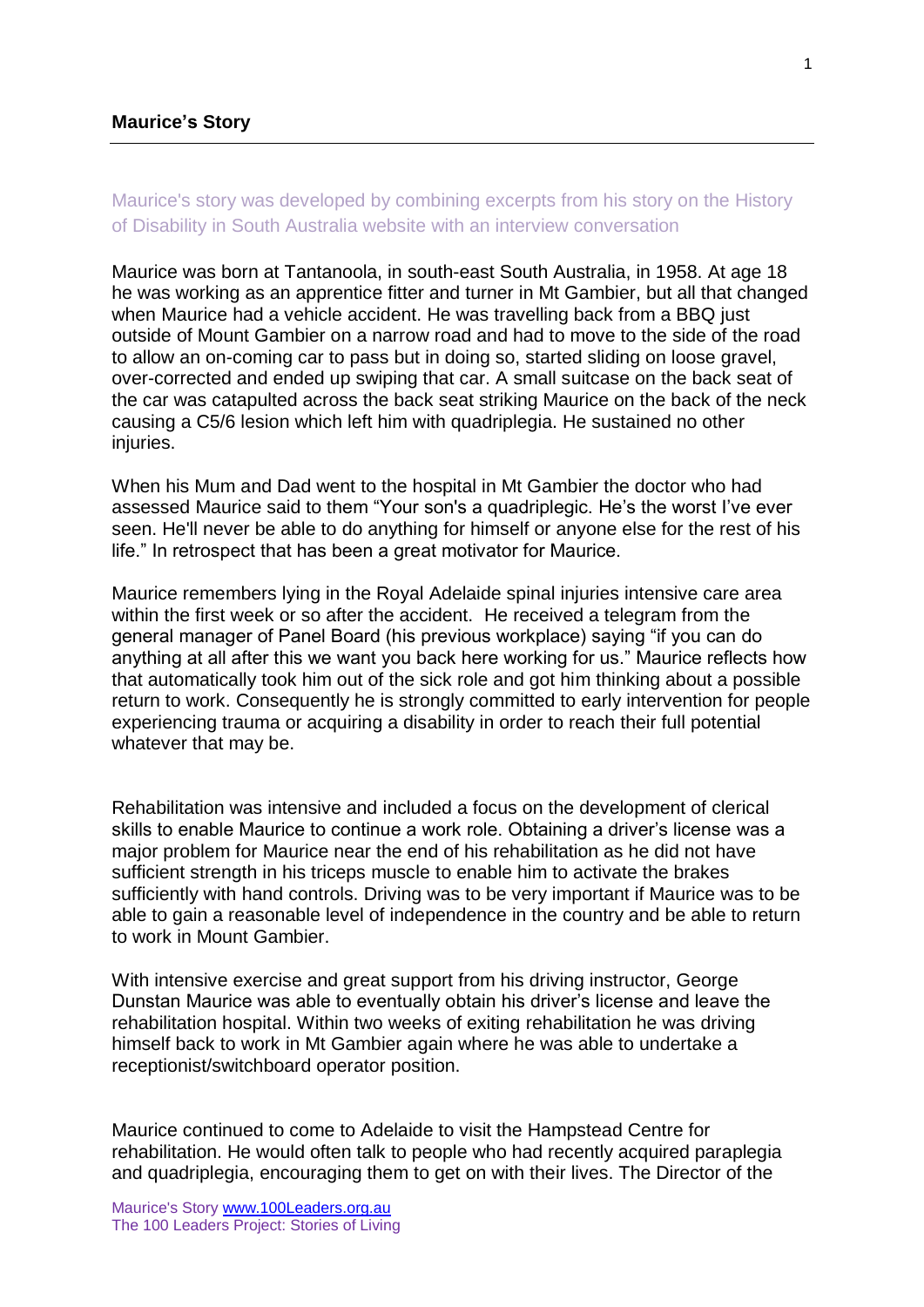Spinal Injuries Unit at the time recognised the benefits of peer counselling in the context of people recovering from spinal injuries and attempted to get Maurice a position at the Unit but it was obstructed by the fact that he had no formal qualifications.

## **Getting a social work education**

The Social Worker at the Spinal Injuries Unit encouraged Maurice to consider formal tertiary studies in Adelaide. In 1982 Maurice came to live at an independent living – training house (Focus Housing) at Mile End. The Social Worker at Focus Housing, encouraged Maurice to apply for mature-age entry to the Institute of Technology (later known as the University of South Australia) to study for the Associate Diploma in Social Work.

When Maurice's application was rejected, a support worker at Focus Housing suggested a personal visit to clarify the grounds for this rejection. He accompanied Maurice and had to lift his chair up the fifteen steps to gain entry to the Institute to meet the head of school, who reviewed Maurice's application and approved enrolment. The main reason Maurice wanted to do social work was because he enjoyed talking with and encouraging others, and assisting other people who were going through the Spinal Injuries Unit.

After 3 months in the training house, Maurice moved to live independently in a unit in Old Treasury Lane in the City and commenced his studies. A group of people living with disability who had also been through independent living at Focus Housing discussed the need for a client-managed personal assistant program. This concept was innovative but had not been tried at that stage in South Australia. Fortunately the concept had support from the Social Worker in adult services at Crippled Children's Association (CCA).

Maurice and Trevor Harrison, a peer living with disability wrote up the constitution, obtained funding from the CCA and Trevor was appointed as the first coordinator of what became known as the Community Independence Association (CIA), now known as Enhanced Lifestyles. Maurice became a member of the Board of the Paraplegic and Quadriplegic Association and in 1983 he was appointed to the Chair.

After graduating with his Associate Diploma in Social Work in 1985, Maurice briefly took up a position as peer counsellor with Paraplegic and Quadriplegic Association working mainly in the Spinal Injuries Units. It was there that he met Sheila, his future wife, a physiotherapist on a working holiday from the UK. Maurice is now married to Sheila and they have three children, Sophie, Martha and Tom.

Maurice considers that it was really lucky that he chose to do Social Work, because students are required to do a lot of self-evaluation and get to understand their own baggage and value systems. He reflects that was just so important in terms of starting to feel okay and comfortable with himself as a person living with quadriplegia who used a wheelchair.

Maurice remembers that he worked really hard and got high grades for all his work, again it was just that 'wanting to get a good result'. Maurice says "When you go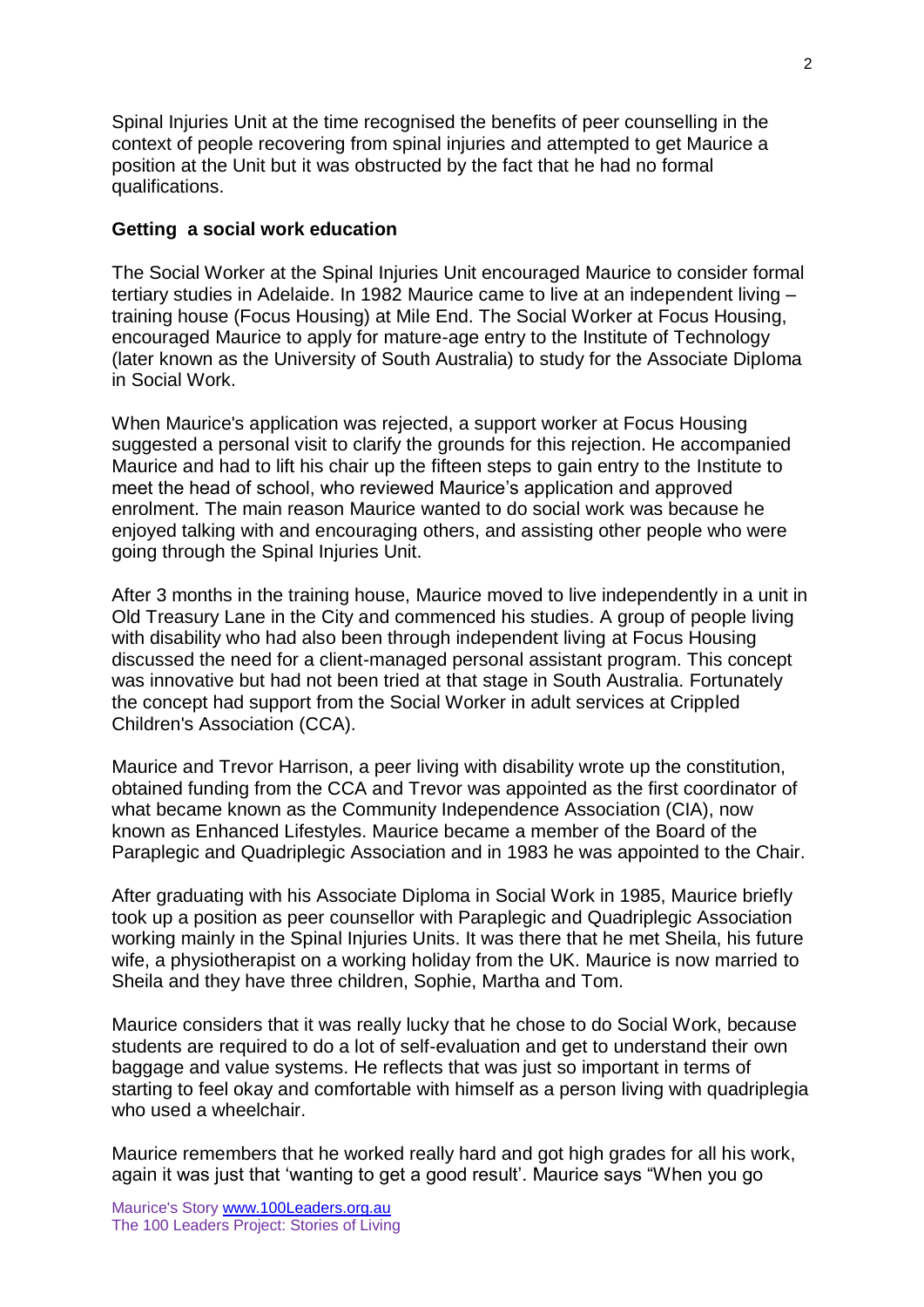through a life-changing experience like that, I think you do re-evaluate who you are and what you want to do and what you want to be able to achieve. And I think that in itself, is an important thing that probably a lot of people don't get forced to do".

Maurice credits social work as providing him with the skills to be able to critically analyse and understand a situation. This has assisted him to be confident in being able to talk about an issue such as public transport and to understand it from different perspectives.

### **Employment roles**

What followed was a series of paid positions which have significantly influenced issues affecting the lives of people living with disability. Initially Maurice was involved in a social work position with the Paraplegic and Quadriplegic Association to set up a 'peer counselling' service at the spinal injuries Unit. He then took up a role at Regency Park Centre as an adolescence services Social Worker which co-ordinated the movement of people living with disability back into the community and supported accommodation.

Also at this time he had a child protection coordinator role where Maurice was involved in helping to establish a protocol for investigative interviewing of children with speech and communication difficulties. Maurice then completed a bridging course at the University of South Australia to obtain his degree in social work. He graduated with a bachelor of social work in 1992.

In response to recognition of a lack of advocacy for and by people with a lived experience of disability Maurice was then involved in a review of what was then 'Commonground Bulletin Board', a great initiative of the Commonwealth Government that was administered through the Disability Information and Resource Centre (DIRC). In essence, the scheme provided loan computers and modems to people with disabilities so that they could communicate on line via 'Bulletin Boards', it was a great initiative to link people and break isolation.

This was also at the time when Disabled People Australia and the SA branch encountered funding issues and folded as a result. These organisations were peak bodies who were staffed by people with lived experience and who advocated on disability issues. The review's key recommendation was the need to establish an electronically connected network of consumer advocates. Maurice was invited to work toward developing a submission to the Commonwealth to fund the network. Consequently the Disability Rights and Advocacy program (DARE) came into existence at Disability Action Inc.

Maurice was instrumental in the development of a nationally recognised advocacy training program in 1977 which was launched by Sir Ronald Wilson, the President of the Human Rights and Equal opportunity Commission (HREOC). The training aimed to equip people with the skills to advocate for themselves and others. Maurice considers advocacy to be really important for people living with disability.

He refers to a quote by Sir Ronald Wilson who he describes as an amazing mentor and, someone he greatly admired. Being an ex-High Court judge Sir Ronald talked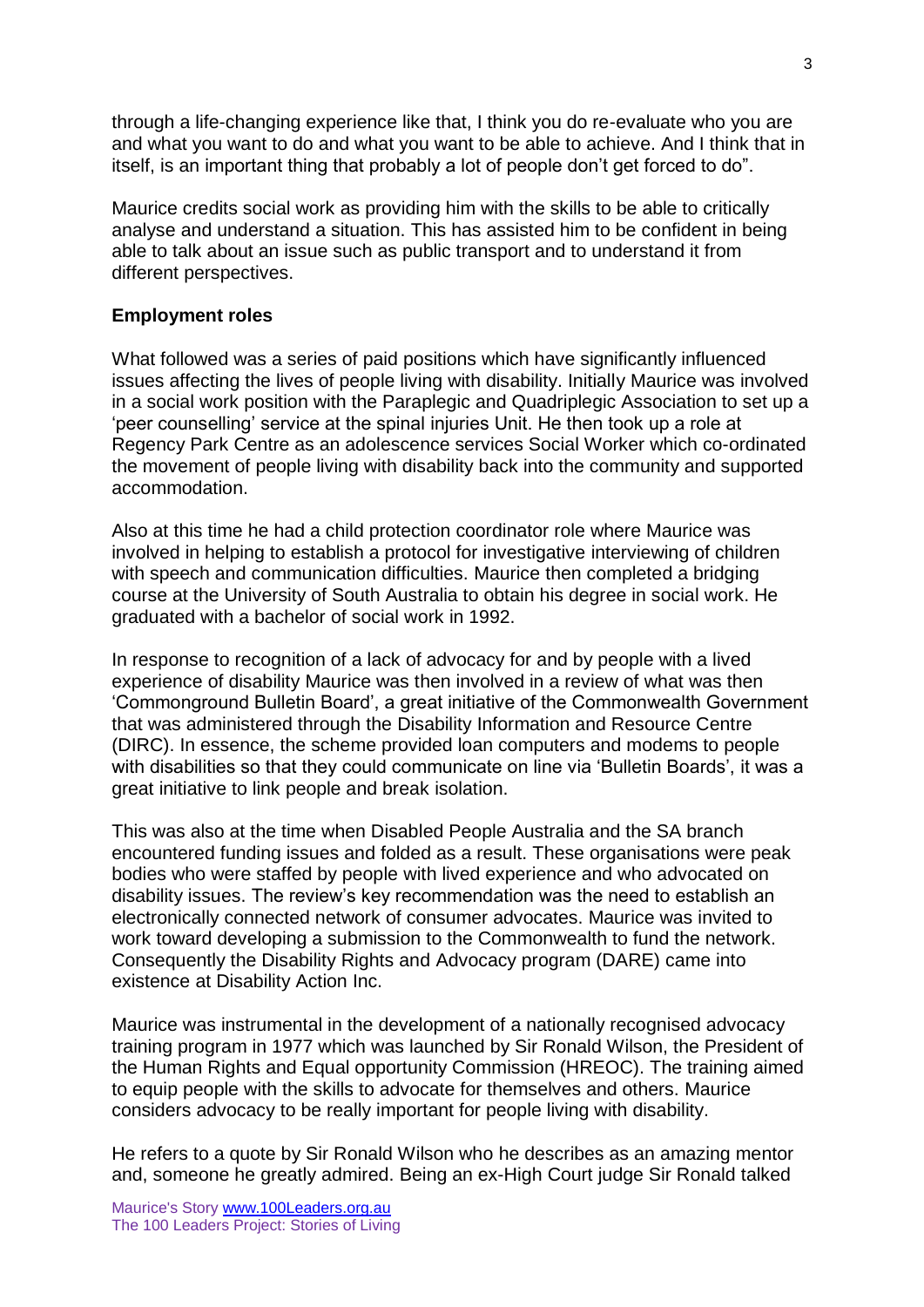about his love of advocacy, saying "I can think of no greater role in life than being an advocate for those who don't have the ability to advocate for themselves".

Maurice says "it's a great goal to aspire to, to try and affect positive change. I just think it's a great role for anyone with a disability. There's lots of work to do, there's plenty of work to share around, and I would say: pick up one issue that you really want to influence and want to make a change".

Maurice has played a strong social activist role in the drive for accessible public transport in Australia. People with disabilities had long been aware of issues they experience in not being able to access transport and how this impinged on every aspect of their lives: education, employment health, shopping, entertainment and social activities. He played a pivotal role in initially lobbying governments, then lodging a formal complaint under the Disability Discrimination Act 1992 (DDA) to the Australian Human Rights Commission.

Maurice and two other complainants were assisted by Helen Finch who had a background in law and who was instrumental in formalising the complaints. A full Hearing took place in October 1994 and Agreements were reached that included the government committing to a trial of accessible buses, to only purchase accessible buses from that point and to develop an Action Plan. This government Disability Action Plan would outline how all transport would be made accessible to all people living with disability. Maurice says "This was another significant indication of the power of the Disability Discrimination Act (DDA). The first "Accessible Transport Action Plan" for TransAdelaide was released in July 1995.

In 1999 Maurice was seconded to the position of national Coordinator of the DDA Standards Project. In this role he coordinated a range of consultations and the disability sector's input into a range of DDA Standards such as the Education Standard (2005) and the Access to Buildings/Premises Standard (2002).

The next career move took Maurice into the South Australian Public Service as Senior Policy Officer: Disability within the Strategic Planning and Policy Division, Department of Human services. In this role he was responsible for coordinating the SA Government's disability strategy, "Promoting independence: Disability Action Plans for South Australia".

As Manager for Disability Inclusion in the Office for Disability and Client Services, Maurice was responsible for leading the development, co-ordination and management of a number of specialised strategies and programs. These strategies focus on the promotion of improved quality of life, access and inclusion outcomes for people with disabilities in South Australia.

Having worked in various government positions Maurice has developed an understanding about the best ways to progress issues affecting the lives of people with disability at a political level. "I think it's just a great shame that a whole range of people with a disabilities are denied opportunities. There are some very good and sound economic arguments for the importance of people with a disability being given the same opportunities as everyone else. We need to use those arguments because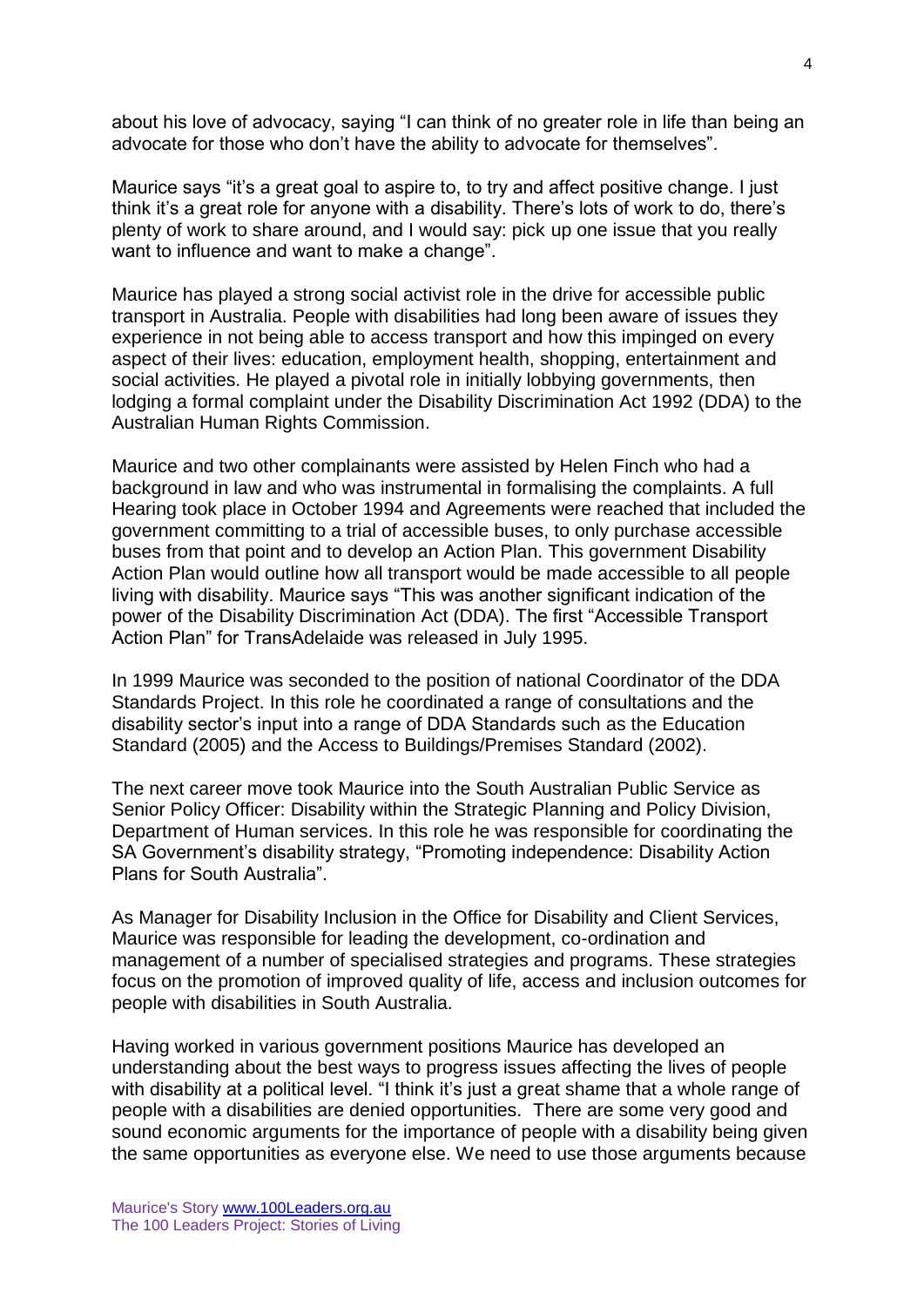we know that the ways governments make decisions is quite often based on economic rationalism and a whole range of economic arguments."

## **Voluntary work**

As a background to his paid employment Maurice has played a significant voluntary role in community affairs, representing people living with disability. From 1998-2000 he was the National Disability Representative on the national taskforce on Accessible Public Transport Standards and the Federal Attorney-general's Steering Committee on Accessible Public Transport.

In 1998-99 he was appointed by the Minister to chair the Disability Advisory Council of South Australia and also to carry out an evaluation of quality services for people with disabilities in South Australia. He chaired the Physical Disability Council of Australia from 1988-2004, and was elected Chair of the Australian Federation of Disability Organisations in 2004. In this role, Maurice has represented the Australian disability sector in meetings at the United Nations headquarters in New York to develop an International Convention on the Rights of People with a Disability. The UN Convention was formally ratified by the UN and had over 60 Countries (including Australia) sign up to it on March 30 2007.

# **Personal factors**

When asked about the factors that have enabled him to achieve such a productive life, Maurice says "I've always had a pretty competitive nature, as a young person growing up in Tantanoola. I was self driven and if I was playing sport, tennis or football, I always wanted to win.

Maurice considers that his philosophy has been important in the way he has chosen to live his life alongside disability. "All too often disability is seen as a great tragedy – "a traumatic experience" In reality doors have closed, but other doors have opened up, and I always say that to people "You can look at a whole range of your interests, your skills and abilities, and there are always opportunities. It's just a matter of what you do with it.

Everyone's got choices. I remember my dear old mum's philosophy was: "Well, you don't have to look far to find someone worse off than yourself." I guess that's the main thing – there's always going to be challenges and opportunities for us to take on board. And you can sit back and be an observer in life, or you can sit back and say "I want to be a participant. I want to be a part of that."

Maurice also attributes his continued success to his partner and her support over 25 years and said the following. "My wife Sheila and I met back in the late 80's when I had just commenced my work as a Social Worker and she was a Physiotherapist on a working holiday. Sheila has always been there to support me and has always appreciated the need for me to have a go at things and not rescue me when I'm trying to do things. She has always had high expectations of what I could and should do as an individual and in no way 'smothered me'. We as a couple and as parents have also had many challenges over the years and overcoming these and reflection on the outcomes has been reaffirming to us."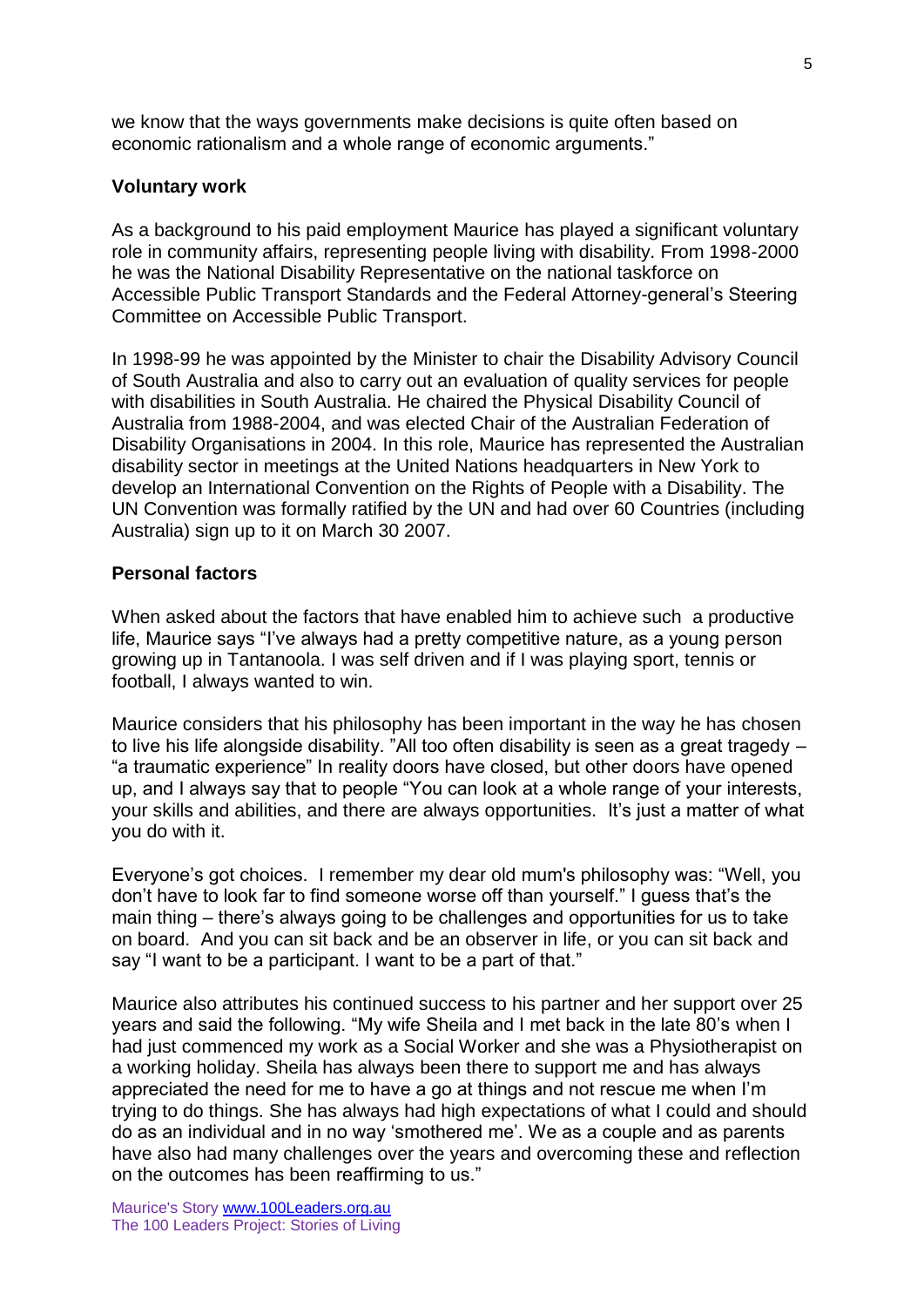Maurice was involved in the development of the National Disability Strategy and believes: "It's all about, people reaching their full potential and having the least restrictions, and services getting out of the way of people. There are obstructions that go on, and the several assessments and the several levels of decision-making that happens with some of these organisations, whether it's a public or an NGO organisation. These organisations need to get out of the way of people."

When asked about the reasons he has been so active in public life Maurice responds "I'd go stir crazy if I had to sit at home, where I just wasn't out there doing things that I want to do. If I look back and reflect on the little goals when I was going through in rehabilitation, when I could first learn how to pull my sock back on, getting dressed in the morning, etc. It might have taken me 10 minutes or something to do it but it was an achievement that "Wow, I've got that. I can do the other one. You've just got to break it down into little goals where there are major challenges. I think success breeds success, too."

### **Recognition for his contributions**

In June 2006 Maurice was made a member of the Order of Australia, an A.M. for his sustained service to people with a disability and contribution to development of national Standards for Accessible Public Transport. In December 2002, Maurice received a National award from the Human Rights & Equal Opportunity Commission for his work on developing Transport Standards. He received a Centenary Medal in 2001 for "powerful advocacy at a National level for people with a disability".

#### **Suggestions for others in a similar situation**

I think it's important to set small, achievable goals, and achievable tasks that are going to make a difference to yourself. Having a really close look at what the changes are that you would like to make in your life, and the ways that you can go about that? You may need some support or assistance in doing that, but the first part of the step is recognising what are the changes that you want to make, what would make a difference and really understanding that.

It might be identifying what are the smaller things, the things that I can do, to work towards that. I used to look around and see people and think "Wow, how did they get to do that?". I remember seeing a chap by the name of Gary who was a quadriplegic. He was a bit lower level than me, but he was incredibly strong and was able to do things physically I never thought that were going to be possible for someone like him or like myself. I learnt that he didn't get there by accident. He had to do the hard yards.

Gary started off by pushing his chair a couple of hundred yards around the block, and then getting further and further, building up and up. I know that I always wanted to do things, like independently transfer myself in and out of the car, and the way he did it was the only way it can be done, slowly building up the strength. I used to push around the block and then I'd start pushing out on the road, and then I'd be doing 3, 4 k, or 5 k pushes whenever I got the opportunity, to try to build up my strength. So start with small achievable goals and work toward an ultimate goal.